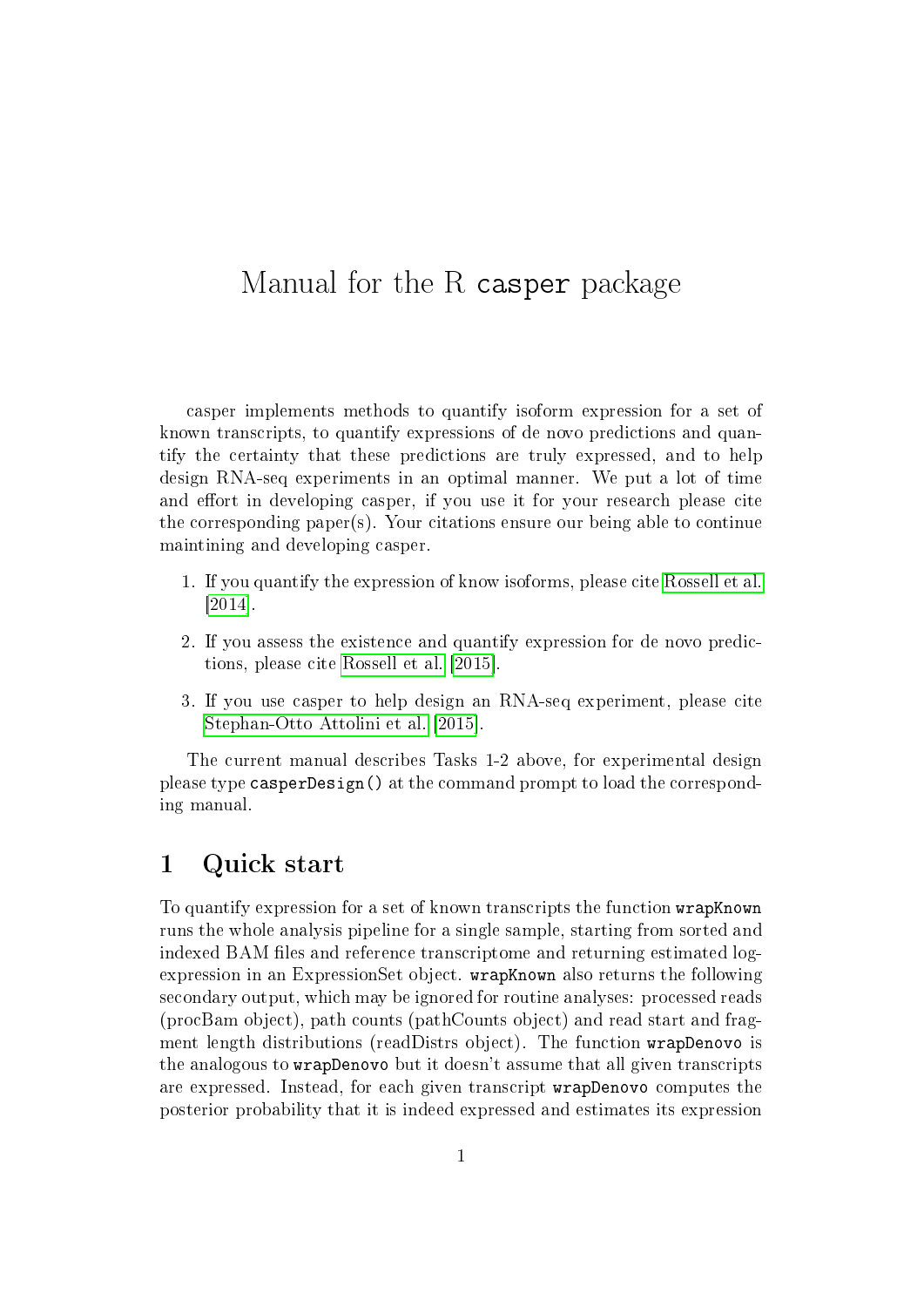via Bayesian model averaging. In the event that the given transcripts are unable to explain the observed data (e.g. some reads visit exons  $1-2-3$  but no isoform contains these 3 exons), wrapDenovo suggests new transcripts using the given transcripts as templates.

The wrapKnown function needs an annotated transcriptome created by procGenome. This can either come from TxDb objects obtained from the Bioconductor annotations or any user-specified gtf file (see help(procGenome) for examples). To generate a transcriptome from the UCSC database you may use the following code, changing hg19 for your desired genome.

```
library(TxDb.Hsapiens.UCSC.hg19.knownGene)
hg19DB <- procGenome(TxDb.Hsapiens.UCSC.hg19.knownGene), genome='hg19')
```
To generate a transcriptome from a gtf file use the following code, changing the file name for your gtf file (including the full path).

```
genDB <- import('gencode.v18.annotation.gtf')
gencode18DB <- procGenome(genDB, genome='gencode18')
```
Recall that the input BAM file should be indexed and sorted, and that this index is placed in the same directory as the corresponding BAM. The samtools "index" function can be used to generate such an index.

To call wrapKnown use the code below (for information on the parameters please refer to the man page of the function).

```
bamFile="/path_to_bam/sorted.bam"
ans <- wrapKnown(bamFile=bamFile, mc.cores.int=4, mc.cores=3, genomeDB=hg19DB,
names(ans)
head(exprs(ans\$exp))
```
After you run wrapKnown on all your bam files, you can easily combine the expressions from all samples into a single ExpressionSet using function mergeExp. The code below contains an example to combine four samples. Adding 'explCnts' to the keep argument results in the number of counts for each gene and each sample to be saved in the fData of the combined ExpressionSet (by default, only the total count across all samples is stored). The function quantileNorm performs quantile normalization, which is typically needed to take into account the different sequencing depth in each sample.

```
sampleNames <- c('A1','A2','B1','B2')
x <- mergeExp(A1$exp,A2$exp,B1$exp,B2$exp,sampleNames=sampleNames, keep=c('transcript',
```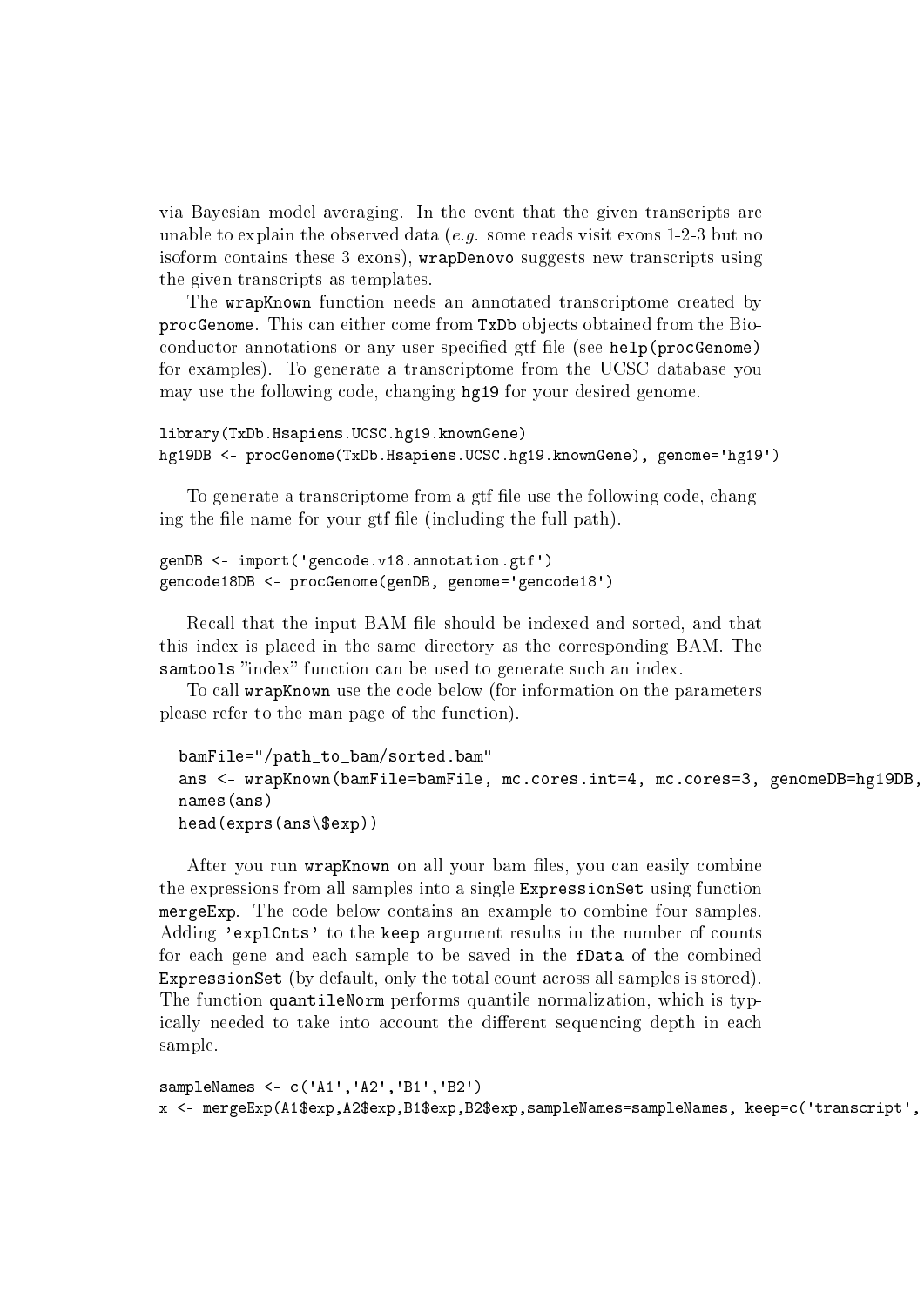```
x$group <- c('A','A','B','B')
xnorm \leftarrow quantileNorm(x)boxplot(exprs(x))
boxplot(exprs(xnorm))
```
wrapDenovo proceeds in a largely analogous manner to wrapKnown, with the difference that it returns both expression estimates for each isoform (stored in exprs of the ExpressionSet) and the (marginal) posterior probability that the isoform is expressed at all (stored in the fData of the ExpressionSet). Currently wrapDenovo computes these probabilities and estimates by combining all .bam files into a single sample. We are currently developing the case where one wishes to obtain probabilities for each sample separately.

The remaining sections explain in more detail the model, functions and classes included in the package. They are intended to help you obtain a better understanding of the methodology underlying casper by obtaining expression estimates step-by-step. For routine analyses we strongly recommend that you use wrapKnown (known isoforms) or wrapDenovo (de novo); these are implemented more efficiently in terms of memory requirements and computational speed.

### 2 Introduction

The package casper implements statistical methodology to infer gene alternative splicing from paired-end RNA-seq data [\[Rossell et al., 2014\]](#page-15-0). In this section we overview the methodology and highlight its advantages. For further details, please see the paper. In subsequent sections we illustrate how to use the package with a worked example.

casper uses a probability model to estimate expression at the variant level. Key advantages are that casper summarizes RNA-seq data in a manner that is more informative than the current standard, and that is determines the read non-uniformity and fragment length (insert size) distribution from the observed data. More specifically, the current standard is to record the number of reads overlapping with each exon and connecting each pair of exons. The fact that only pairwise connections between exons are considered disregards important information, namely that numerous read pairs visit more than 2 exons. While this was not a big issue with older sequencing technologies, it has become relevant with current protocols which produce longer sequences. For instance, in a 2012 ENCODE Illumina Hi-Seq dataset [Rossell et al.](#page-15-0) [\[2014\]](#page-15-0) found that roughly 2 out of 3 read pairs visited  $\geq 3$ exons.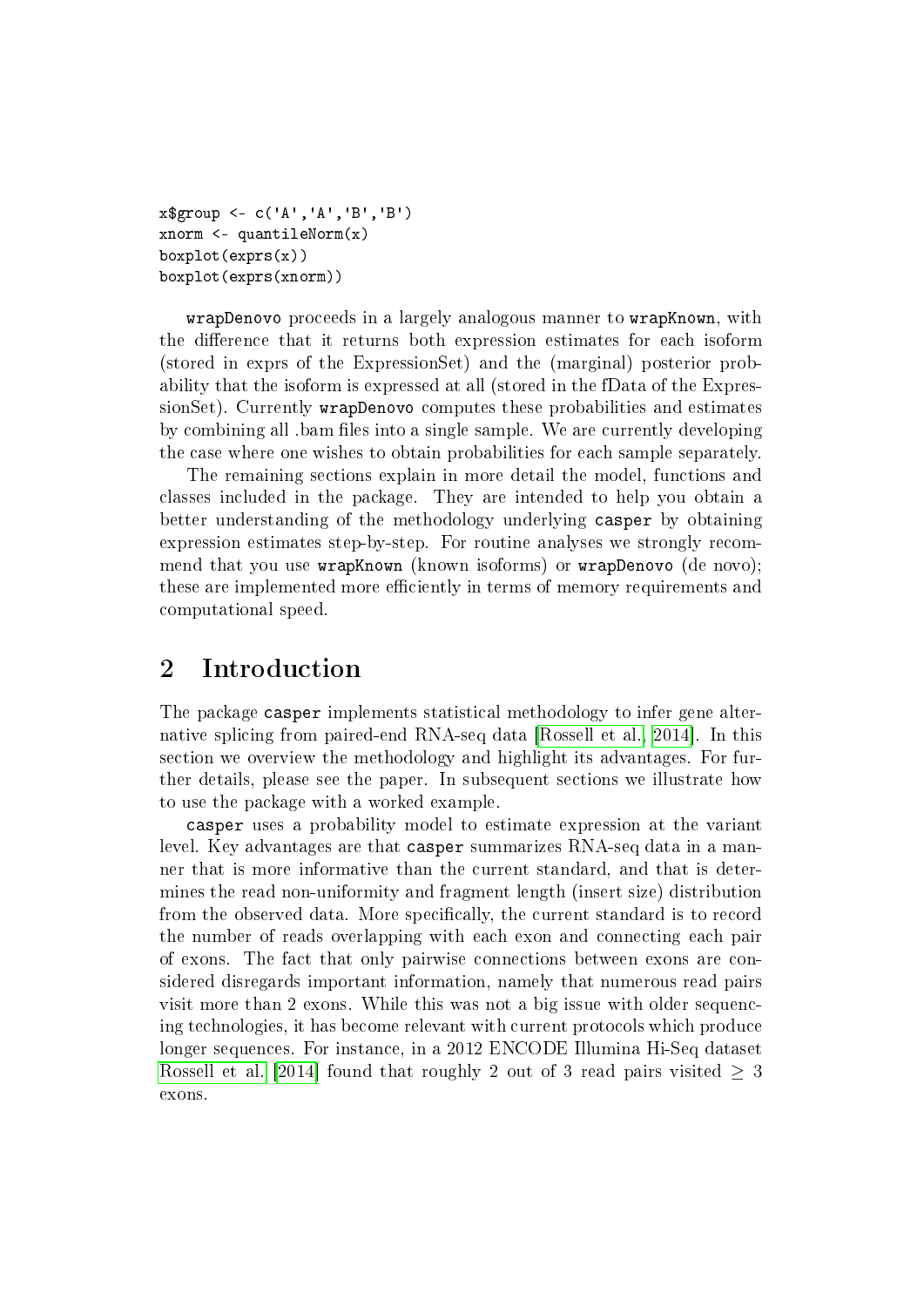| Path      | Number of read pairs | $P(\text{path}$<br>$v_1$ ) | $P(\text{path}$<br>$v_2$ ) |
|-----------|----------------------|----------------------------|----------------------------|
| $1 - 1$   | 210                  | 0.2                        | 0.35                       |
| $2-2$     | 95                   | 0.1                        | 0.25                       |
| $3-3$     | 145                  | 0.15                       |                            |
| $1-2$     | 90                   | 0.1                        | 0.4                        |
| $1.2 - 3$ | 205                  | 0.2                        | 0                          |
| $1 - 2.3$ | 106                  | 0.1                        | 0                          |
| $2-3$     | 149                  | $0.15\,$                   | 0                          |

<span id="page-3-0"></span>Table 1: Exon path counts is the basic data fed into casper. Counts are compared to the probability of observing each path under each considered variant.

casper summarizes the data by recording the *exon path* followed by each pair, and subsequently counts the number of exons following each path. For instance, suppose that the left end visits exons 1 and 2, while the right end visits exon 3. In this case we would record the path 1.2-3, and count the number of reads which also visit the same sequence of exons. Table [1](#page-3-0) illustrates how these summaries might look like for a gene with 3 exons (examples in subsequent sections show counts for experimental data). The first row indicates there are 210 sequences for which both ends only overlap with exon 1. The second and third rows contain counts for exons 2 and 3. The fourth row indicates that for 90 sequences the left end visited exon 1 and the right end exon 2. The fth row illustrates the gain of information associated to considering exon paths: we have 205 pairs where the left end visits exons 1-2 and the right end visits exon 3. These reads can only have originated from a variant that contains the three exons in the gene, and hence are highly informative. If we only counted pairwise connections, this information would be lost (and incidentally, the usual assumption that counts are independent would be violated). The sixth row indicates that 106 additional pairs visited exons 1-2-3, but they did so in a different manner (now it's the right end the one that visits two exons). In this simplified example rows 5 and 6 give essentially the same information and could be combined, but for longer genes they do provide different information.

Now suppose that the gene has two known variants: the full variant  $v_1$ (i.e. using the 3 exons) and the variant  $v_2$  which only contains exons 1 and 2. The third column in Table [1](#page-3-0) shows the probability that a read pair generated from  $v_1$  follows each path, and similarly the fourth column for  $v_2$ . These probabilities are simply meant as an example, in practice casper estimates these probabilities precisely by considering the fragment length distribution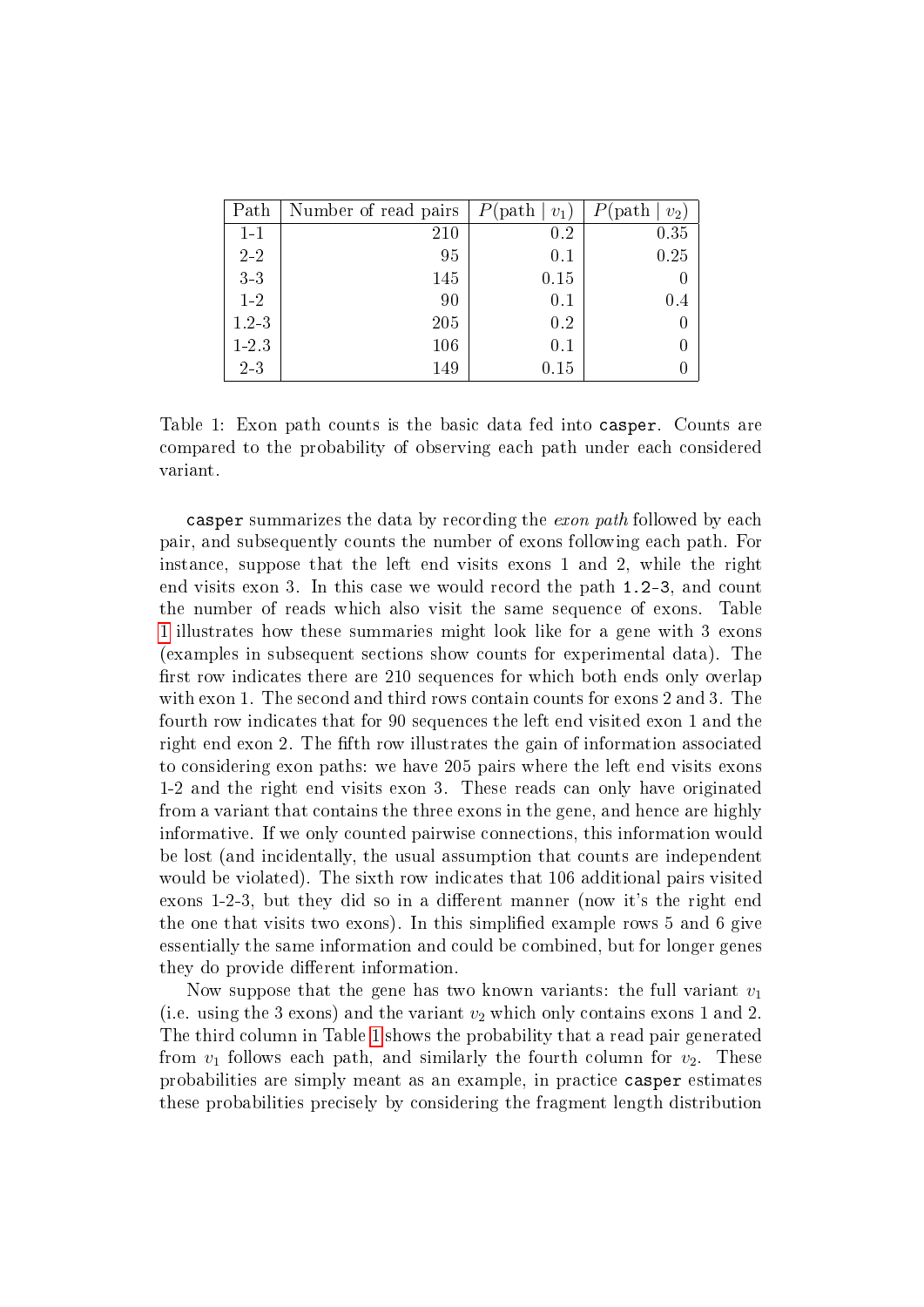and possible read non-uniformity. Notice that read pairs generated under  $v_2$  have zero probability of following any path that visits exon 3, as  $v_2$  does not contain this exon. Further, the proportion of observed counts following each path is very close to what one would expect if all reads came from  $v_1$ . hence intuitively one would estimate that the expression of  $v_1$  must be close to 1. From a statistical point of view, estimating the proportion of pairs generated by each variant can be viewed as a mixture model where the aim is to estimate the weight of each component (i.e. variant) in the mixture.

A key point is that, in order to determine the probability of each path, one would need to know the distribution of fragment lengths (i.e. outer distance between pairs) and read starts (e.g. read non-uniformity due to 3' biases). These quantities are in general not known, and in our experience reports from sequencing facilities are oftentimes inaccurate. Further, these distributions may differ substantially from simple parametric forms that are usually assumed (e.g. the fragment length distribution is not well approximated by a Normal or Poisson distribution). Instead, [Rossell et al.](#page-15-0) [\[2014\]](#page-15-0) proposed estimating these distributions non-parametrically from the observed data. In short, these distributions are estimated by selecting reads mapping to long exons (fragment size) or to genes with a single known transcript (read start). There are typically millions of such reads, therefore the estimates can be obtained at a very high precision. Examples are shown in subsequent sections (note: the illustration uses a small subset of reads, in real applications the estimates are much more precise).

Finally we highlight a more technical issue. By default casper uses a prior distribution which, while being essentially non-informative, it pushes the estimates away from the boundaries (e.g. variants with 0 expression) and thus helps reduce the estimation error. The theoretical justification lies in the typical arguments in favor of pooling that stem from Stein's paradox and related work. Empirical results in [Rossell et al.](#page-15-0) [\[2014\]](#page-15-0) show that, by combining all the features described above, casper may reduce the estimation error by a factor of 4 when compared to another popular method. Currently, casper implements methods to estimate the expression for a set of known variants. We are in the process of incorporating methodology for de novo variant searches, and also for sample size calculations, i.e. determining the sequencing depth, read length or the number of patients needed for a given study.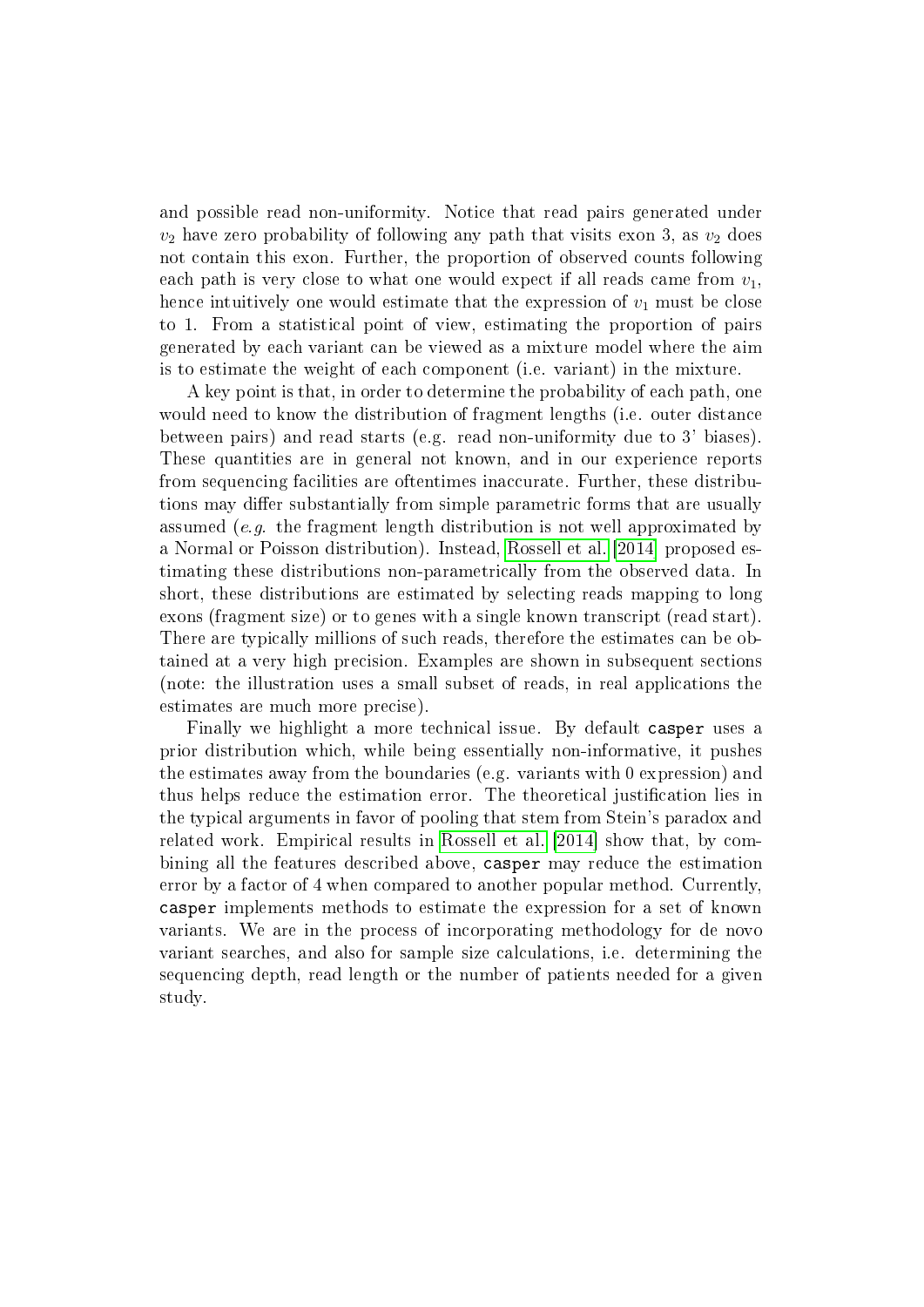## 3 Aligning reads and importing data

The input for casper are BAM files containing aligned reads. There are sev-eral software options to produce BAM files. TopHat [\[Trapnell et al., 2009\]](#page-15-3) is a convenient option, as it is specifically designed to map reads spanning exon junctions accurately. As an illustration, suppose paired end reads produced with the Illumina platform are stored in the  $FASTQ$  files sampleR1.fastq and sampleR2.fastq. The TopHat command to align these reads into a BAM file is:

```
> tophat --solexa1.3-quals -p 4 -r 200 /pathToBowtieIndexes/hg19
sampleR1.fastq sampleR2.fastq
```
The option -solexa1.3-quals indicates the version of quality scores produced by the Illumina pipeline and  $-p$  4 to use 4 processors. The option  $-r$ is required by TopHat for paired-end reads and indicates the average fragment size. The fragment size is around 200-300 for many experiments, so any value of  $-r$  in this range should be reasonable. After importing the data into R, one can use the casper function getDistrs to estimate the fragment size distribution (see below). This can be used as a check that the specified -r was reasonable. In our experience, results are usually robust to moderate miss-specifications of  $-r$ .

BAM files can be read into R using the Rsamtools package [\[Morgan and](#page-14-0) [Pagès\]](#page-14-0). For the sake of computational speed, in this vignette we will use data that has already been imported in a previous session. The data was obtained from the RGASP1 project at

ftp://ftp.sanger.ac.uk/pub/gencode/rgasp/RGASP1/inputdata/human\_fastq.

We used reads from replicate 1 and lane 1 in sample K562\_2x75. In order for the vignette to compile quickly here we illustrate the usage of the package by selecting the reads mapping to 6 genes in chromosome 1 (see Section [4\)](#page-6-0). The code required to import the data into Bioconductor is provided below. It is important to add the option  $\text{tag} =' \text{XS'}$ , so that information on whether the experiment was stranded or not is imported.

```
> library(Rsamtools)
```

```
> what <- scanBamWhat(); what <- what[!(what %in% c('seq','qual'))]
```

```
> flag <- scanBamFlag(isPaired=TRUE,hasUnmappedMate=FALSE)
```

```
> param <- ScanBamParam(flag=flag,what=what,tag='XS')
```

```
> bam0 <- scanBam(file='accepted_hits.bam',param=param)[[1]]
```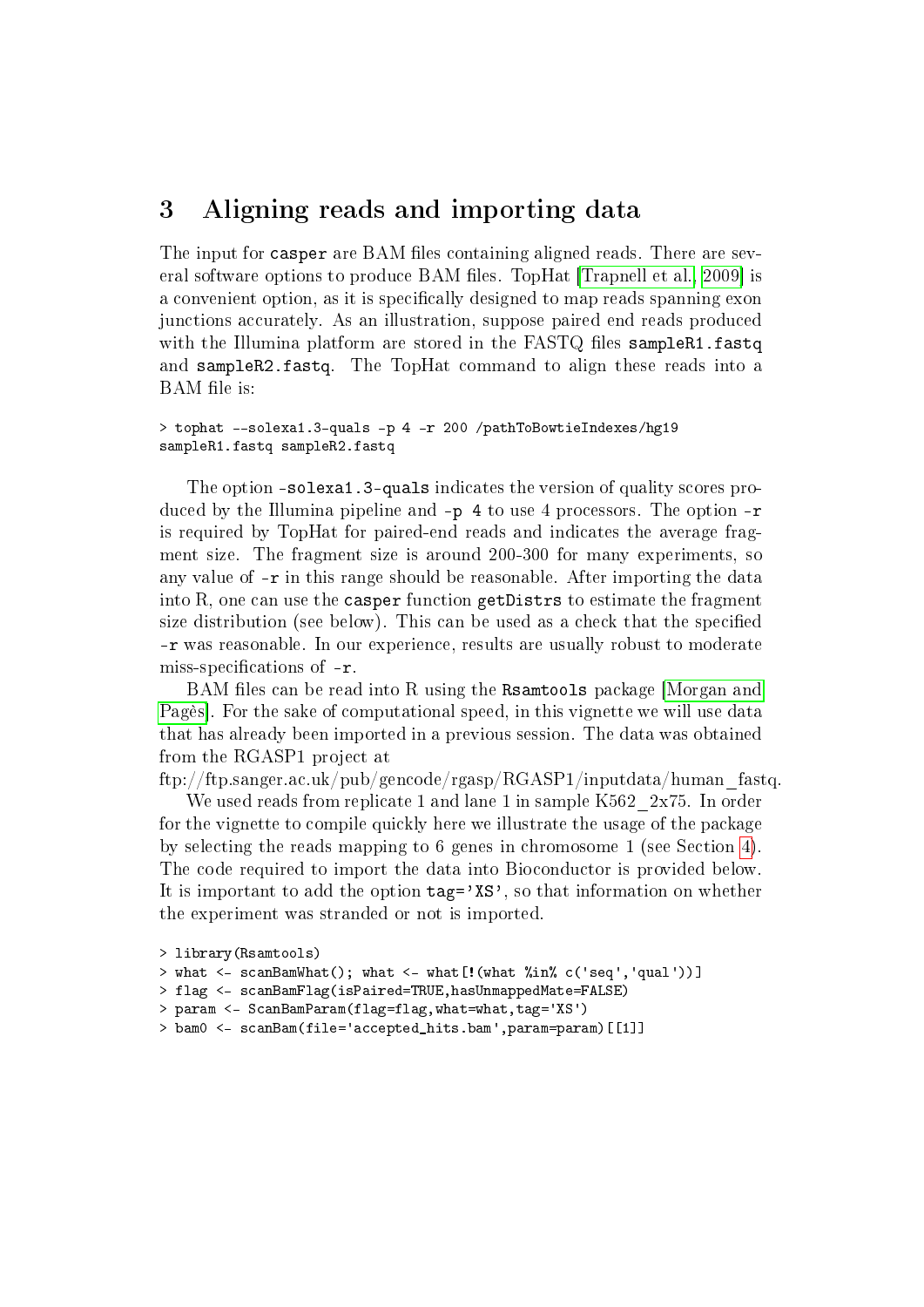## <span id="page-6-0"></span>4 Pre-processing the data for analysis

We start by obtaining and processing genome annotation data. Here we illustrate our package with a few selected genes obtained from the human genome version hg19. The commands that one would use to store the full annotated genome into hg19DB is

```
genome='hg19'
genDB<-makeTranscriptDbFromUCSC(genome=genome, tablename="refGene")
> hg19DB <- procGenome(genDB=genDB, genome=genome, mc.cores=6)
```
We load the imported BAM file and processed human genome annotation. K562.r1l1 was imported using scanBam and is a list containing readlevel information such as read identifier, chromosome and alignment position, position of the matched paired end etc. hg19DB is an object of class annotatedGenome and contains information regarding genes, transcripts, exons etc. It also indicates the genome version that was used to create the genome and the creation date.

```
> library(casper)
> data(K562.r1l1)
> names(K562.r1l1)
 [1] "qname" "flag" "rname" "strand" "pos" "qwidth" "mapq" "cigar"
 [9] "mrnm" "mpos" "isize" "tag"
> data(hg19DB)
> hg19DB
annotatedGenome object with 21 gene islands, 52 transcripts and 534 exons.
Genome version: hg19
Date created: 2013-02-19
> head(sapply(hg19DB@transcripts,length))
  326 463 11211 14256 14325 15370
    1 8 1 1 1 1
```
The lengths displayed above indicate the number of transcripts per island.

RNA-seq experiments typically contain some very short RNA sequences, which can be due to RNA degradation. The function rmShortInserts removes all sequences with insert size  $(i.e.$  distance between start of left-end and start of right-end) below a user-specified level. We remove reads with insert sizes below 100bp. We then use getDistrs to estimate the fragment length distribution and the read start distribution.

```
> bam0 <- rmShortInserts(K562.r1l1, isizeMin=100)
> distrs <- getDistrs(hg19DB,bam=bam0,readLength=75)
```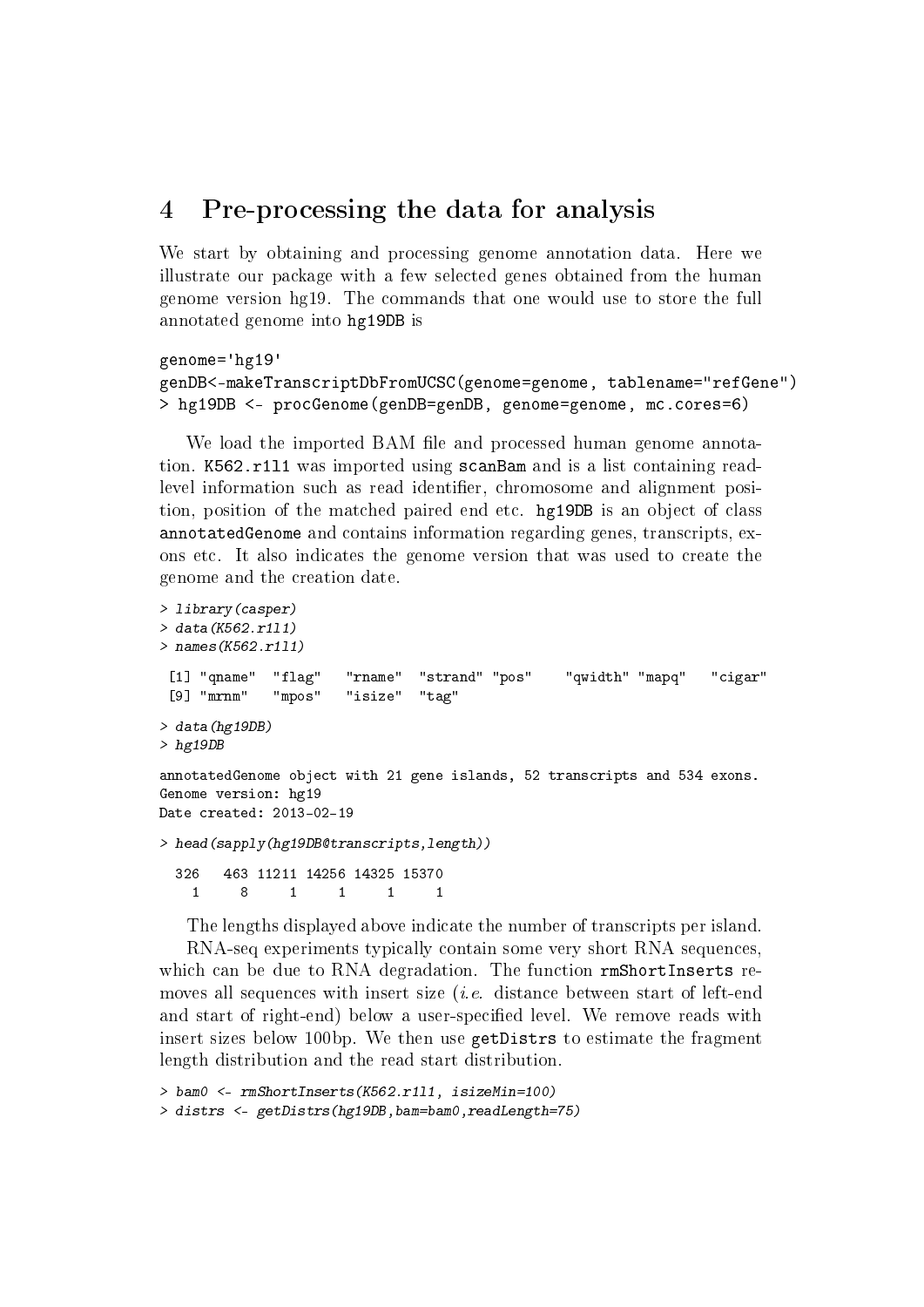

<span id="page-7-0"></span>Figure 1: Left: fragment length distribution; Right: read start distribution

We visualize the fragment length distribution. The resulting plot is shown in Figure [1,](#page-7-0) left panel. Notice there few fragments shorter than 140bp. Given the reduced number of reads in our toy data the estimate is not accurate, and hence we overlay a smoother estimate (blue line).

```
> plot(distrs, "fragLength")
```
We produce a histogram to inspect the read start distribution. The histogram reveals that reads are non-uniformly distributed along transcripts (Figure [1,](#page-7-0) right panel). Rather, there is a bias towards the 3' end.

```
> plot(distrs, "readSt")
```
As a final pre-processing step, we use the function procBam to divide each read pair into a series of disjoint intervals. The intervals indicate genomic regions that the read aligned to consecutively, i.e. with no gaps.

```
> pbam0 <- procBam(bam0)
> pbam0
procBam object created from non-stranded reads
Contains 43009 ranges corresponding to 17344 unique read pairs
> head(getReads(pbam0))
GRanges object with 6 ranges and 3 metadata columns:
    seqnames ranges strand | rid XS names
       <Rle> <IRanges> <Rle> | <integer> <Rle> <integer>
 [1] chr17 7124912-7124986 + | 1 * 0
 [2] chr17 7124986-7125001 - | 2 * 0
```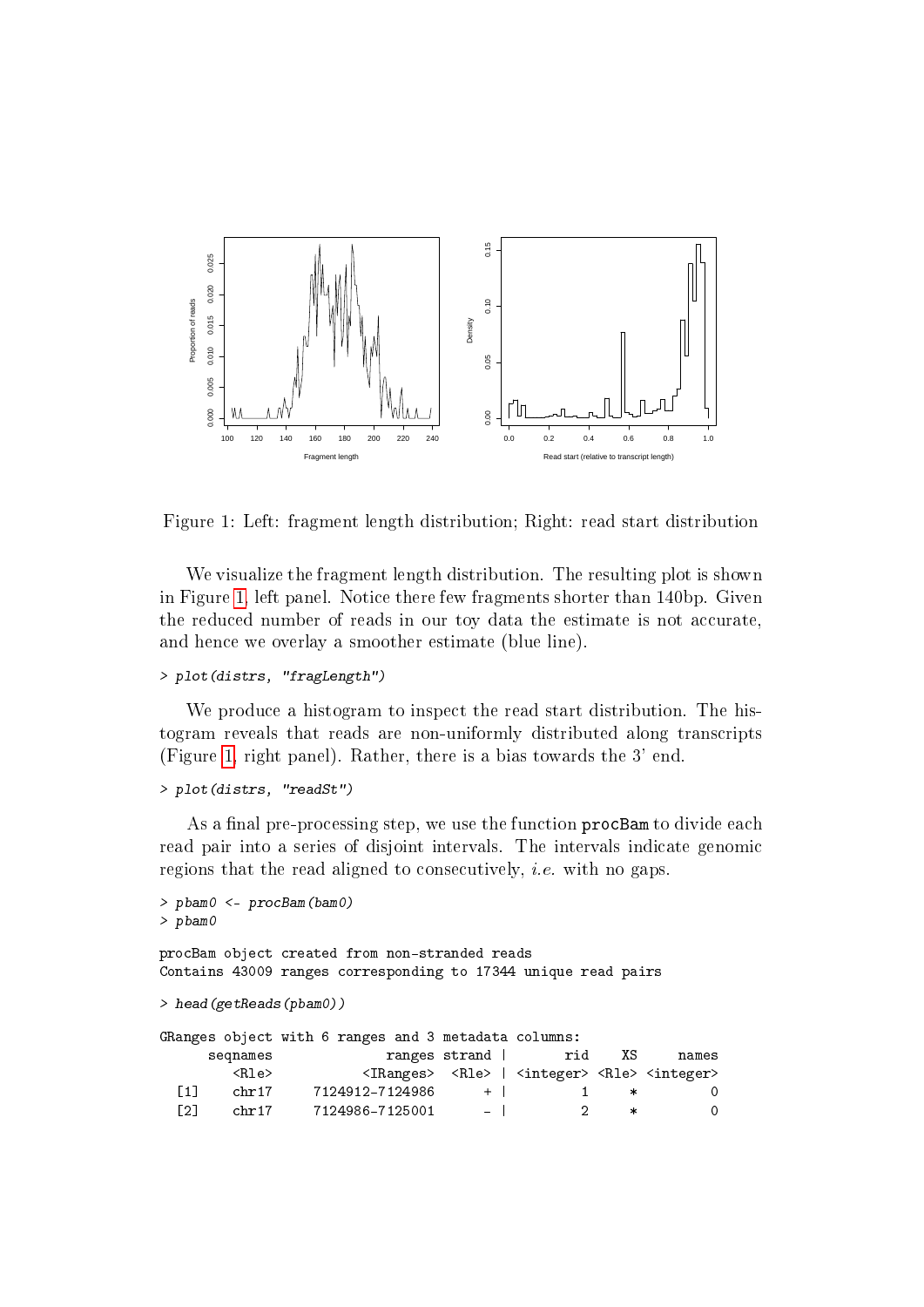[3] chr17 7125271-7125329 - | 2 \* 0  $[4]$  chr9 94485006-94485080 + | 1 \* 1 [5] chr9 94485115-94485189 - | 2 \* 1  $[6]$  chrX 133680161-133680235 + | 1 \* 2 ------ seqinfo: 13 sequences from an unspecified genome; no seqlengths

The resulting object pbam0 is a list with element pbam of type RangedData and stranded indicating whether the RNA-seq experiment was stranded or not.

## 5 Estimating expression for a set of known variants

In order to obtain expression estimates, we first determine the exons visited by each read, which we denominate the exon path, and count the number of reads following the same exon path.

```
> pc <- pathCounts(pbam0, DB=hg19DB)
> pc
```
Non-stranded known pathCounts object with 21 islands and 15 non zero islands.

```
> head(pc@counts[[1]])
$`326`
NULL
$^{\circ}463^{\circ}.17737-17738. .17732.17733-17733. .17726-17727. .17734-17735.17736.
           2 1 3
.17728.17729-17729. .17726.17727-17727. .17736-17736. .17731.17732-17732.
           1 and 2 3
.17738.17741-17741. .17727.17728-17728. .17737-17737. .17726-17726.
      1 1 1 90
.17728-17728.17729. .17728-17729.
           1 1
$^{\text{-}}11211.129388.129389-129389. .129389-129389. .129386.129387-129387.
           1 48 1
.129382.129383-129383. .129381.129382-129382. .129382-129382.
             1 1
.129379.129380-129380. .129383-129384. .129381-129382.3 1
```
 $$^{\circ}14256$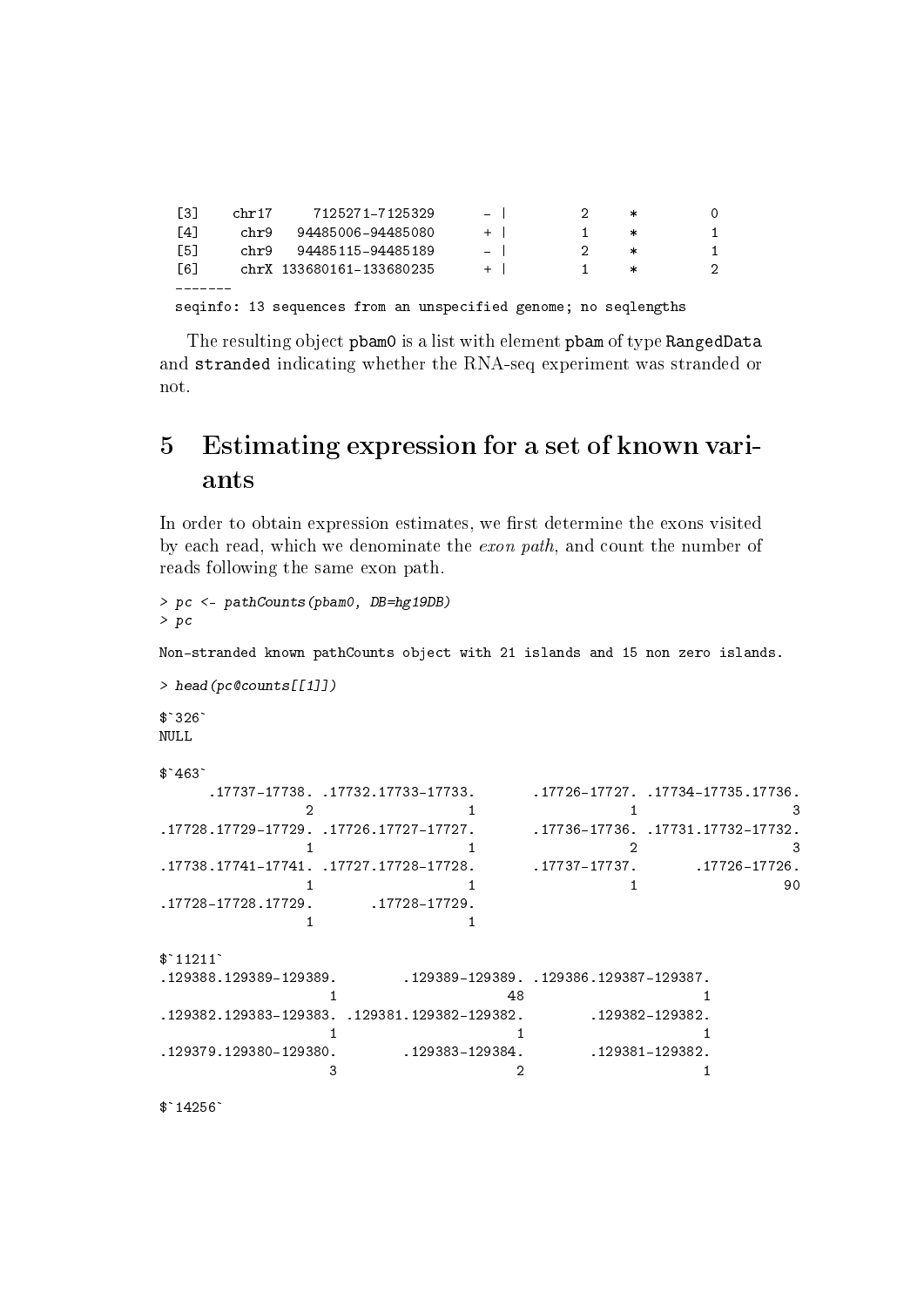```
.152698-152698.152699. .152694-152694.152695.
                  1 2
    .152691-152691.152692. .152684.152685-152685.152686.
                  2 \hspace{1.5cm} 1.152730-152730. .152718.152719-152719.152720.
                  2 \hspace{1.5cm} 1.152687.152688-152688. .152712-152713.
                  1 1
.152725.152726-152726.152727. .152702-152703.
                  1 1
$`14325`
         154139-154140. .154146-154146.
                  3 9
    .154142.154143-154143. .154141.154142-154142.
                  2 2
    .154139-154139.154140. .154138.154139-154139.
                  1 3
    .154137.154138-154138. .154144.154145-154146.
                  5 1
         .154142-154143. .154137-154138.
                  3 \hspace{2.5cm} 1.154143.154144-154144.154145. .154143-154143.154144.
                  1 1
.154142.154143-154143.154144. .154142-154142.154143.
                  1 1
    .154141-154141.154142. .154140.154141-154141.154142.
                  3 3
.154137.154138-154138.154139. .154139.154140-154140.154141.
                  1 1
```
\$`15370` NULL

The output of pathCounts is a named integer vector counting exon paths. The names follow the format ".exon1.exon2-exon3.exon4.", with dashes making the split between exons visited by left and right-end reads correspondingly. For instance, an element in pc named .1314.1315-1315.1316. indicates the number of reads for which the left end visited exons 1314 and 1315 and the right end visited exons 1315 and 1316. The precise genomic coordinates of each exon are stored in the annotated genome.

The function calcExp uses the exon path counts, read start and fragment length distributions and genome annotation to obtain RPKM expression estimates. Expression estimates are returned in an ExpressionSet object, with RefSeq transcript identifiers as featureNames and the internal gene ids used by hg19DB stored as feature data.

> eset <- calcExp(distrs=distrs, genomeDB=hg19DB, pc=pc, readLength=75, rpkm=FALSE)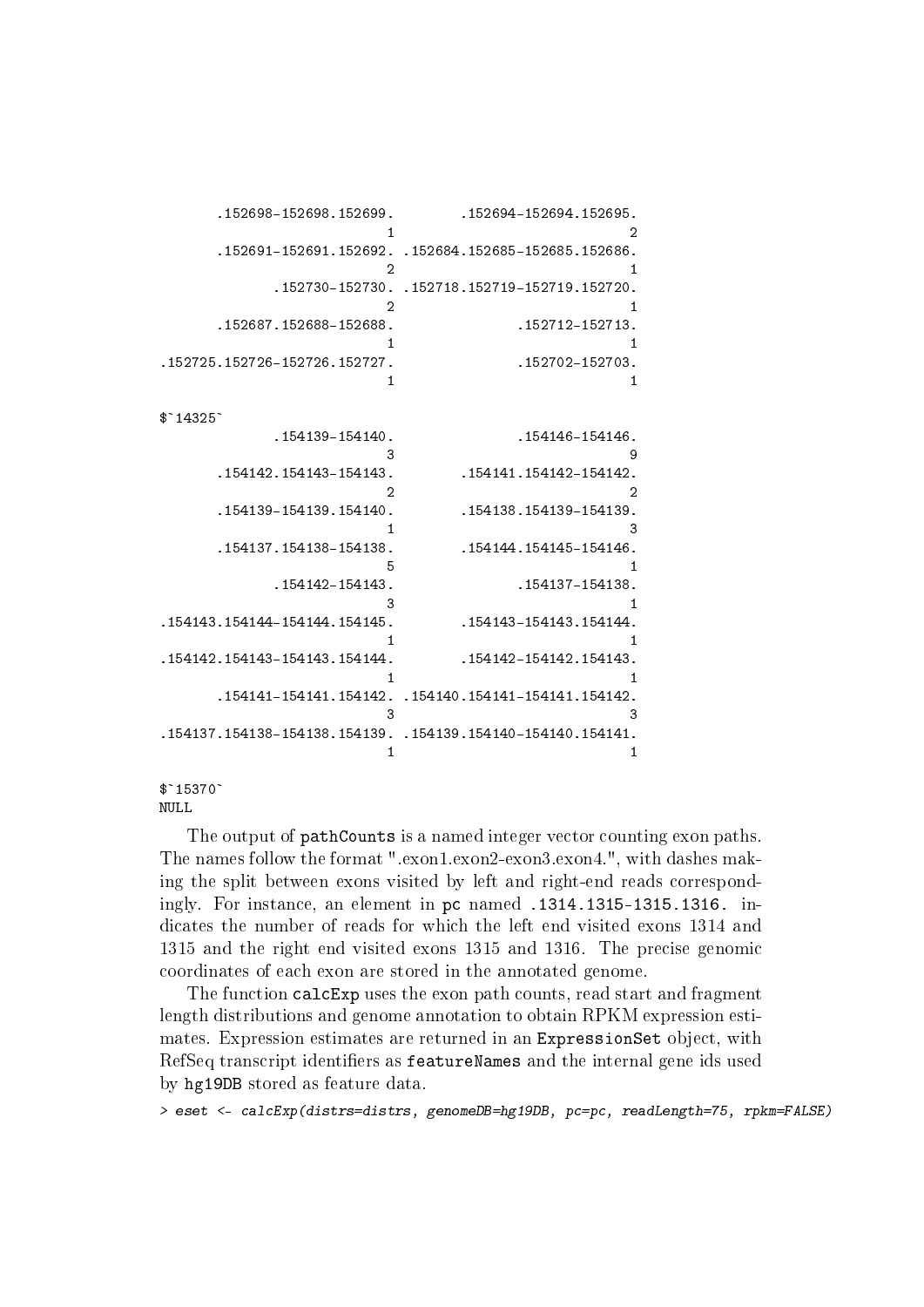```
> eset
ExpressionSet (storageMode: lockedEnvironment)
assayData: 52 features, 1 samples
 element names: exprs
protocolData: none
phenoData: none
featureData
 featureNames: NM_005158 NM_001168236 ... NM_005502 (52 total)
 fvarLabels: transcript gene_id island_id explCnts
 fvarMetadata: labelDescription
experimentData: use 'experimentData(object)'
Annotation:
> head(exprs(eset))
                   1
NM_005158 0.09090909
NM_001168236 0.09090909
NM_001136000 0.09090909
NM_001168239 0.09090909
NM_001136001 0.36363636
NM_007314 0.09090909
> head(fData(eset))
             transcript gene_id island_id explCnts
NM 005158 NM 005158 27 463 3
NM_001168236 NM_001168236 27 463 3
NM_001136000 NM_001136000 27 463 3
NM 001168239 NM 001168239 27 463 3
NM_001136001 NM_001136001 27 463 3
NM_007314 NM_007314 27 463 3
```
When setting rpkm to FALSE, calExp returns relative expression estimates for each isoform. That is, the proportion of transcripts originating from each variant, so that the estimated expressions add up to 1 for each island. If you would prefer relative expressions that add up to 1 within each gene you can use function relexprByGene. When setting rpkm to TRUE, expression estimates in reads per kilobase per million (RPKM) are returned instead.

```
> eset <- calcExp(distrs=distrs, genomeDB=hg19DB, pc=pc, readLength=75, rpkm=TRUE)
> head(exprs(eset))
                    1
```
NM\_005158 3.171747 NM\_001168236 3.153160 NM\_001136000 3.197967 NM\_001168239 3.203398 NM\_001136001 6.277129 NM\_007314 3.147994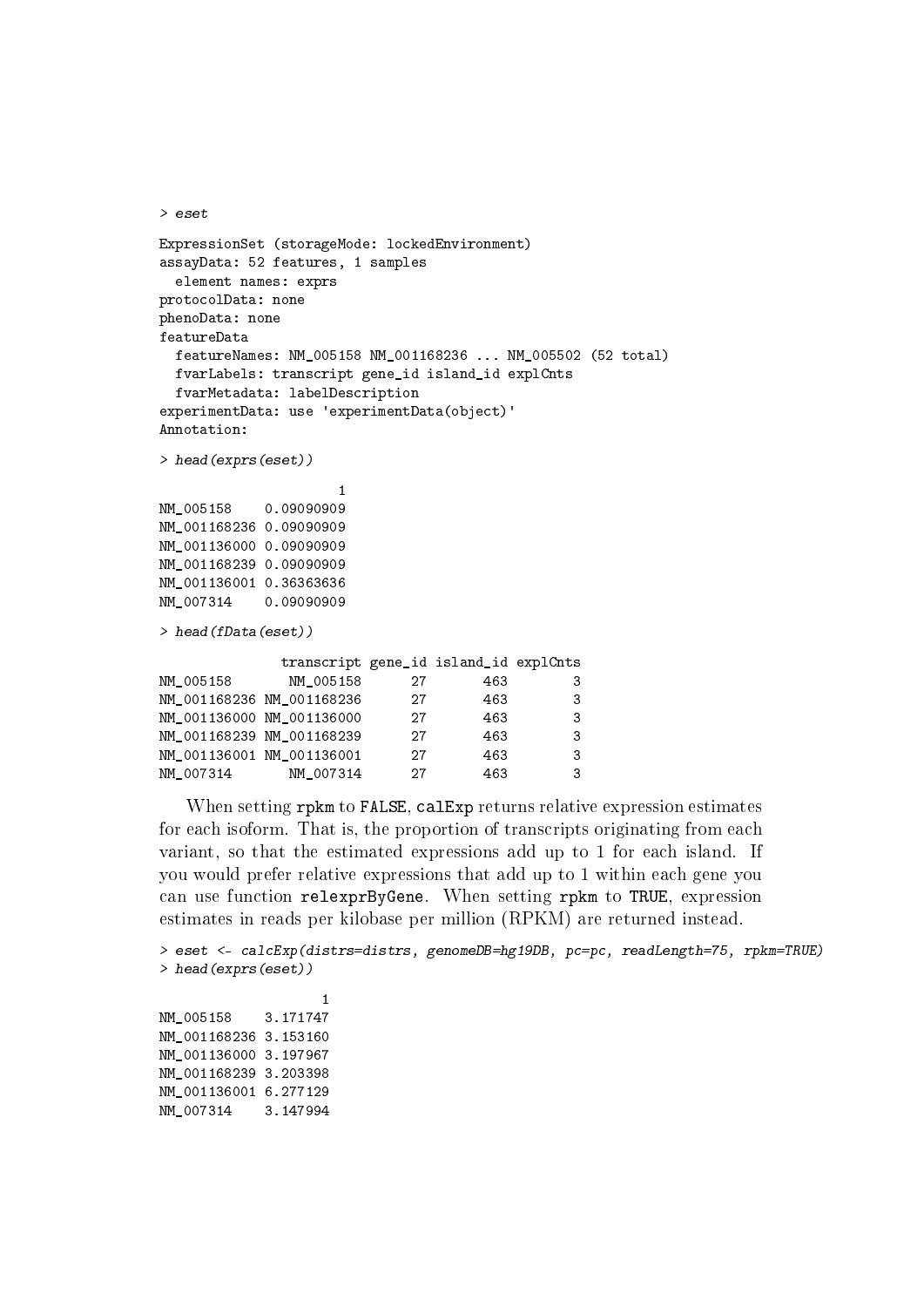Let  $\hat{\pi}_{gi}$  be the estimated relative expression for transcript i within gene g,  $w_{qi}$  the transcript width in base pairs,  $n_q$  the number of reads overlapping with gene g and  $\sum n_q$  the total number of reads in the experiment. The RPKM for transcript  $i$  within gene  $i$  is computed as

$$
r_{gi} = 10^9 \frac{\hat{\pi}_{gi} n_g}{w_{gi} \sum n_g} \tag{1}
$$

## 6 Plots and querying an annotatedGenome

casper incorporates some functionality to plot splicing variants and estimated expression levels. While in general we recommend using dedicated visualization software such as IGV [\[Robinson et al., 2011\]](#page-15-4), we found useful to have some plotting capabilities within the package.

We start by showing how to extract information from an annotatedGenome object. The function transcripts returns the exons contained in all transcripts, and it can also be used to obtain the exons for a single transcript, as shown below. We can obtain the known variants for that gene with the function transcripts, and the chromosome with getChr. We can also find out the island identifier that casper assigned to that gene (recall that casper merges multiple genes that have some overlapping exons into a single gene island).

```
> transcripts(hg19DB)
```

|                                               |                              |  |  |          |                                                                                                   |         | GRanges object with 991 ranges and 1 metadata column:               |  |  |
|-----------------------------------------------|------------------------------|--|--|----------|---------------------------------------------------------------------------------------------------|---------|---------------------------------------------------------------------|--|--|
|                                               | seqnames                     |  |  |          | ranges strand                                                                                     |         | space                                                               |  |  |
|                                               |                              |  |  |          |                                                                                                   |         | <rle> <iranges> <rle> <character></character></rle></iranges></rle> |  |  |
|                                               |                              |  |  |          |                                                                                                   |         | NM 000350<br>$\star$                                                |  |  |
|                                               |                              |  |  |          |                                                                                                   |         | $\ast$  <br>NM 000350                                               |  |  |
|                                               | $[3]$ chr1 94576994-94577135 |  |  |          | $*$                                                                                               |         | NM 000350                                                           |  |  |
|                                               | [4] chr1 94574133-94574272   |  |  |          | $\ast$                                                                                            |         | NM 000350                                                           |  |  |
| T51                                           | chr1 94568571-94568698       |  |  |          |                                                                                                   |         | $\star$ $\qquad$<br>NM 000350                                       |  |  |
| $\cdots$                                      | $\cdots$                     |  |  | $\cdots$ | $\mathbf{a} \cdot \mathbf{a} \cdot \mathbf{a} \cdot \mathbf{a} \cdot \mathbf{a} \cdot \mathbf{a}$ |         | $\cdots$                                                            |  |  |
|                                               |                              |  |  |          |                                                                                                   | $*$ $-$ | NM 001271697                                                        |  |  |
|                                               | [988] chrX 74284905-74285076 |  |  |          |                                                                                                   | $*$     | NM 001271697                                                        |  |  |
|                                               | [989] chrX 74282163-74282266 |  |  |          |                                                                                                   | $*$     | NM 001271697                                                        |  |  |
|                                               | [990] chrX 74280058-74280165 |  |  |          |                                                                                                   |         | *   NM 001271697                                                    |  |  |
|                                               |                              |  |  |          | $*$                                                                                               |         | NM 001271697                                                        |  |  |
|                                               |                              |  |  |          |                                                                                                   |         |                                                                     |  |  |
|                                               |                              |  |  |          |                                                                                                   |         | seqinfo: 93 sequences from an unspecified genome; no seqlengths     |  |  |
| > tx <- transcripts(hg19DB, txid='NM_005158') |                              |  |  |          |                                                                                                   |         |                                                                     |  |  |
| > tx                                          |                              |  |  |          |                                                                                                   |         |                                                                     |  |  |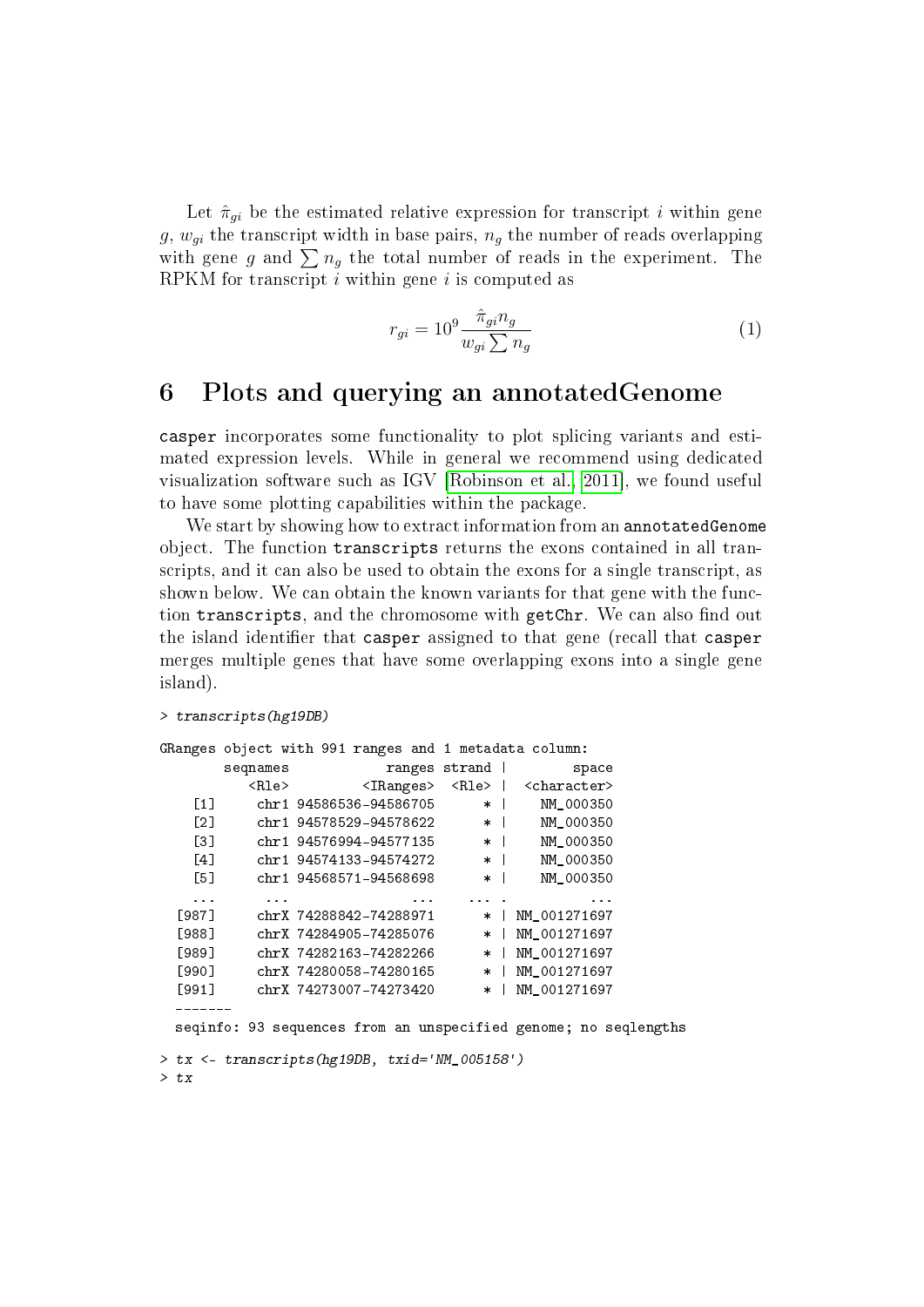```
IRangesList object of length 1:
$NM_005158
IRanges object with 14 ranges and 0 metadata columns:
          start end width
       <integer> <integer> <integer>
 17740 179112068 179112224 157
 17739 179102447 179102509 63
 17738 179100446 179100616 171
 17737 179095512 179095807 296
 17736 179090730 179091002 273
   ... ... ... ...
 17731 179081444 179081533 90
 17729 179079417 179079590 174
 17728 179078343 179078576 234
 17727 179078034 179078342 309
 17726 179068462 179078033 9572
> getChr(txid='NM_005158',genomeDB=hg19DB)
[1] "chr1"
> islandid <- getIsland(txid='NM_005158',genomeDB=hg19DB)
> islandid
[1] "463"
> transcripts(hg19DB, islandid=islandid)
IRangesList object of length 8:
$NM_001168236
IRanges object with 13 ranges and 0 metadata columns:
          start end width
       <integer> <integer> <integer>
 17741 179198376 179198819 444
 17738 179100446 179100616 171
 17737 179095512 179095807 296
 17736 179090730 179091002 273
 17735 179089325 179089409 85
  ... ... ... ...
 17731 179081444 179081533 90
 17729 179079417 179079590 174
 17728 179078343 179078576 234
 17727 179078034 179078342 309
 17726 179068462 179078033 9572
...
<7 more elements>
> getChr(islandid=islandid,genomeDB=hg19DB)
[1] "chr1"
```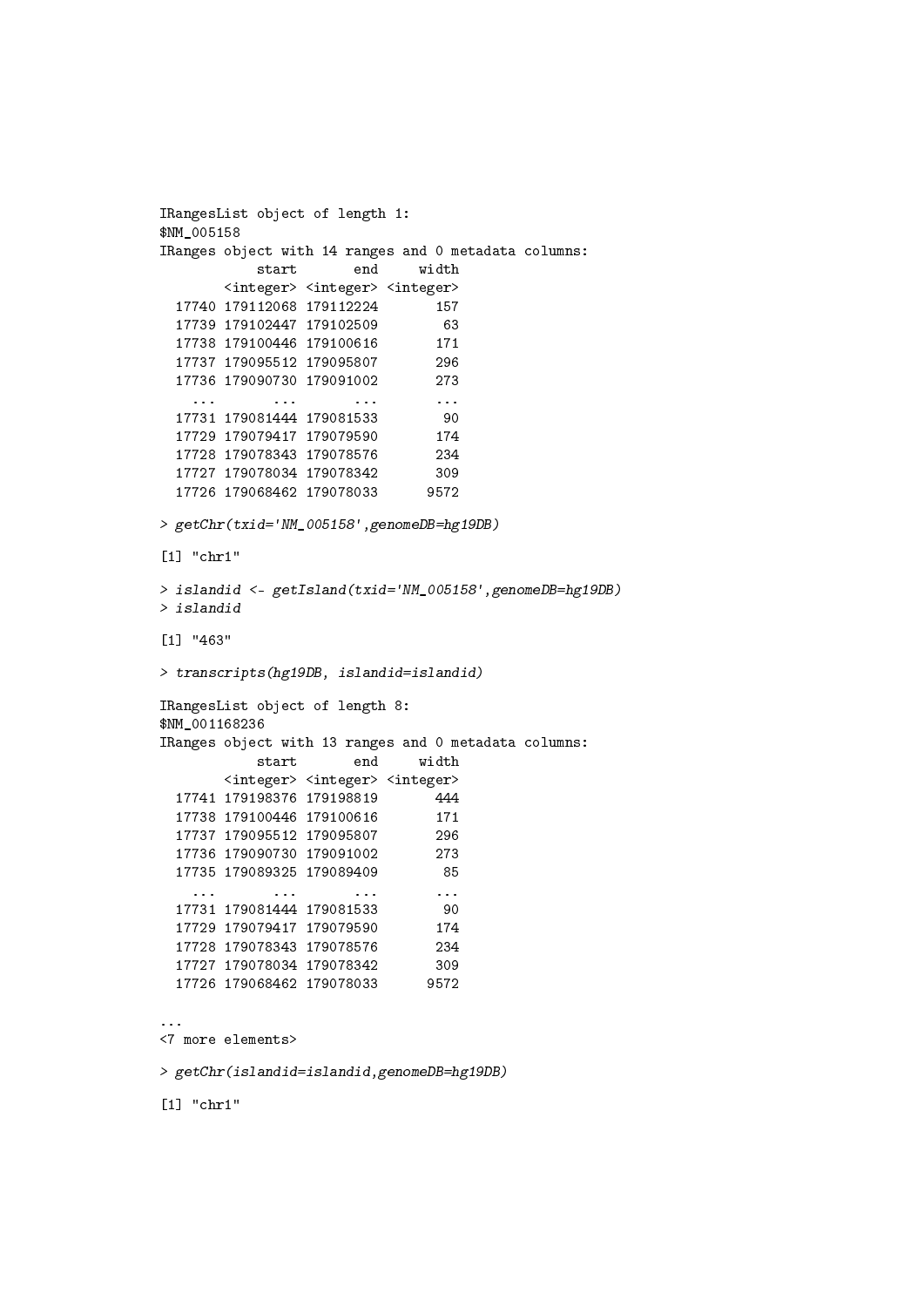

<span id="page-13-0"></span>Figure 2: Transcripts for gene with Entrez  $ID = 27$ 

Once we know the islandid, we can plot the variants with genePlot. The argument col can be set if one wishes to override the default rainbow colours.

#### > genePlot(islandid=islandid,genomeDB=hg19DB)

Figure [2](#page-13-0) shows the resulting plot. The plot shows the identifiers for all transcripts in the gene island, and exons are displayed as boxes. The x-axis indicates the genomic position in bp. For instance, the last three variants have a different transcription end site than the rest, indicated by their last exon being different. Similarly, the first variant has an alternative transcription start site.

It can also be useful to add the aligned reads and estimated expression to the plot. This can be achieved by passing the optional arguments reads (the object returned by procBam) and exp (the object returned by calcExp).

#### > genePlot(islandid=islandid,genomeDB=hg19DB,reads=pbam0,exp=eset)

Figure [3](#page-14-1) shows the plot. Black segments correspond to pairs with short insert size (i.e. where both ends are close to each other, by default up to maxFragLength= $500bp$ ). They indicate the outer limits of the pair (i.e. leftmost position of the left read and right-most position of the right read).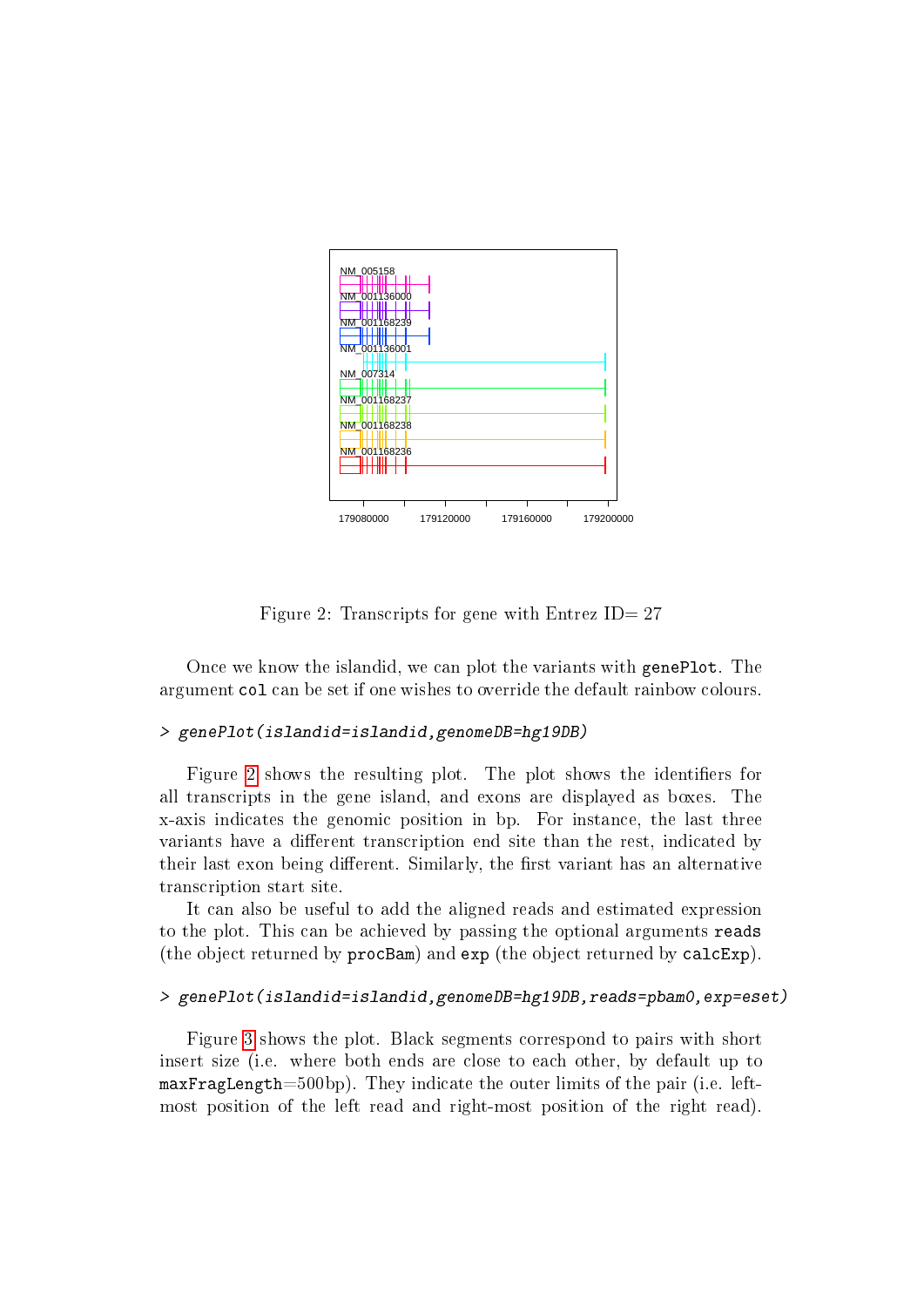

<span id="page-14-1"></span>Figure 3: Transcripts for gene with Entrez  $ID = 27$ 

Red/blue segments indicate pairs with long insert sizes. The red lines indicates the gapped alignments and the discontinuous blue lines simply fill in the gaps, so that they are easier to visualize. By staring at this plot long enough, one can make some intuitive guesses as to which variants may be more expressed. For instance, many reads align to the left-most exon, which suggests that variant NM\_00136001 is not highly expressed. Accordingly, casper estimated expression for this variant is lowest. There are few reads aligning to the exons to the right-end (which may be partially explained by the presence of a 3' bias). The last variant does not contain several of these genes, and hence has the highest estimated expression. Of course, inspecting the figure is simply meant to provide some intuition, to quantify alternative splicing casper uses precise probability calculations.

## References

<span id="page-14-0"></span>Martin Morgan and Hervé Pagès. Rsamtools: Import aligned BAM file format sequences into  $R / Bioconductor$ . URL [http://bioconductor.](http://bioconductor.org/packages/release/bioc/html/Rsamtools.html) [org/packages/release/bioc/html/Rsamtools.html.](http://bioconductor.org/packages/release/bioc/html/Rsamtools.html) R package version 1.4.3.